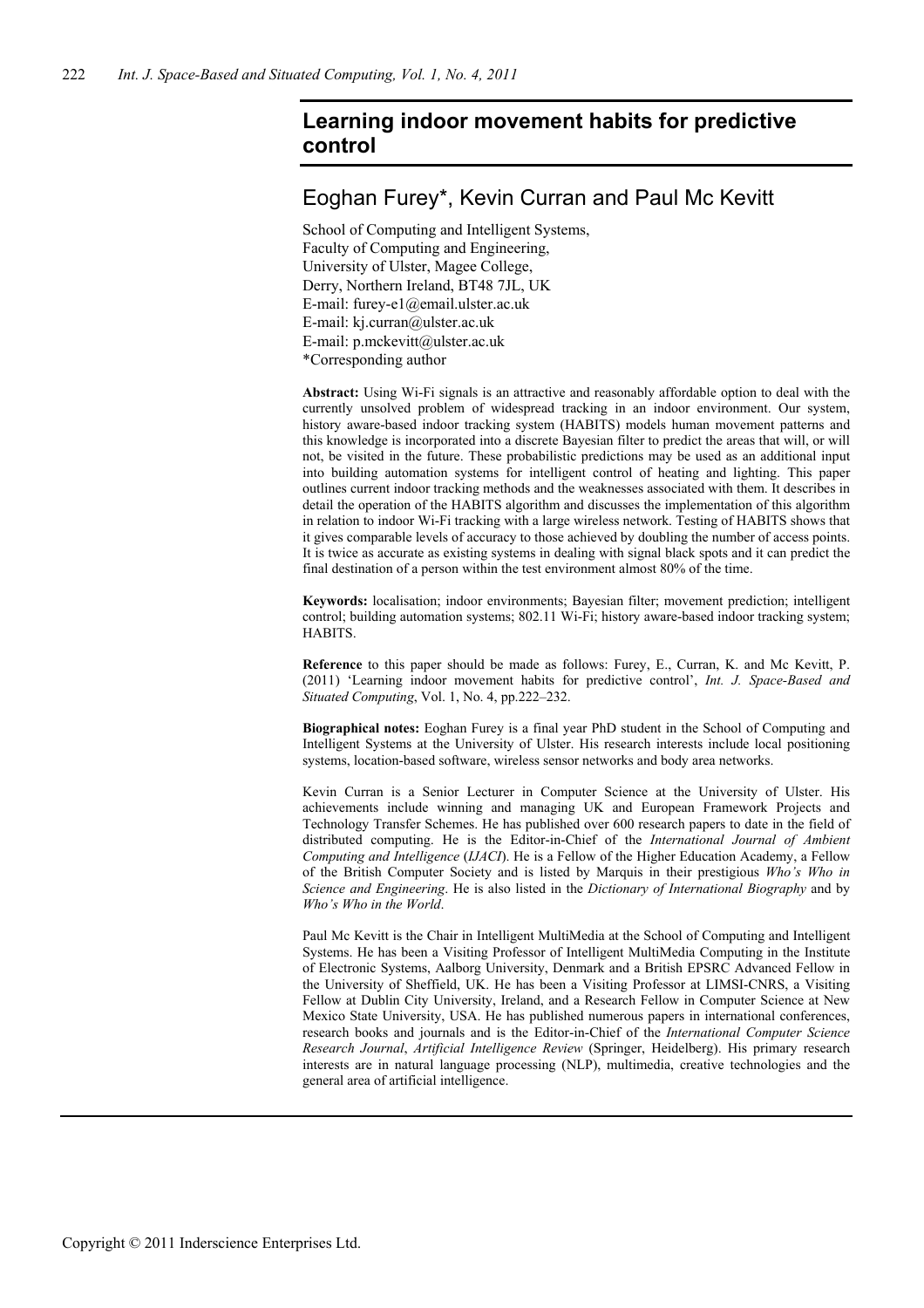# **1 Introduction**

This paper presents research into improving the capabilities of indoor wireless tracking systems. Currently available technologies suffer from weaknesses in terms of accuracy, precision and latency in their location estimates. From the range of options available, those using 802.11 Wi-Fi are gaining increasing popularity due to their relatively low costs and high scalability levels. However, these suffer from a number of significant drawbacks which prohibit their use for many applications. It is these specific drawbacks that our system history aware-based indoor Wi-Fi tracking system (HABITS) targets (Furey et al., 2008).

HABITS is an intelligent software system, that overcomes these problems. This is achieved by automatically learning the movement patterns and habits of people in a structured environment. The habits are then fed back into the system allowing for real-time updates, overcoming signal black spots and predicting future movements in the short, medium and long term.

This paper is structured as follows. Section 2 gives the motivation for this research, a short overview of the reasons why wireless networks are set up and the problems associated with these when used for tracking. It outlines the barriers to high quality, affordable tracking associated with standard Wi-Fi network implementations. Next, the background research to our solution is discussed, followed by a description of the Ekahau real time locating system (RTLS) (www.ekahau.com, 2010), which is a test bed for our solution. In Section 5 the HABITS implementation is described in detail, along with the description of an operational scenario and testing in a real world environment. The results of tests, along with a potential application of HABITS to building automation control systems are then addressed. Finally a conclusion to the paper is provided.

#### **2 Wireless network installations**

In many cases wireless networks (802.11 Wi-Fi) are an afterthought in large buildings. Where feasible, large organisations will connect most of their devices using a fixed wired network. Even when a Wi-Fi network is installed, it is usually just a number of wireless access points (APs) that are wired on to the main local area network (LAN). It is not a mesh network where the network is truly wireless. The purpose is to allow users to have temporary mobile access or to access the network in an area that is not covered by the wired segments.

When designing a WLAN indoors a number of factors are considered. The most important consideration is the ability to transmit data to mobile devices at as high a rate as possible, without losing quality of service (QoS) (Wang and Du, 2005). However, this is dependent on installing as little extra infrastructure as possible. Unfortunately, these goals are not those that the designer of indoor Wi-Fi tracking systems thinks of. The positioning of APs for these two tasks is different. In terms of throughput, as few APs as possible are used as long as they cover the whole area. This is done to minimise cost and installation overhead time. For a tracking system to be effective, a large number of reference points are usually required. This is in order to make the system more accurate and effective. In the case of a wireless local area network (WLAN), the reference points used for positioning are 802.11 wireless APs. The positioning of these is of the utmost importance, a zigzag pattern is recommended by Ekahau (2009) to ensure that the radio signal patterns in each area are suitably different from one another. For the majority of users, the cost of trebling the number of APs is prohibitive. The extra cost and time involved is usually not worth it. Also, many organisations (e.g., universities) have an existing WLAN in place that they would like to utilise. If it is a new installation in a high value and specialised site (mine, hospital or factory), then the layout can be designed with tracking as the main aim, but most users want to use their existing networks with minor or no tweaks.

Figure 1 demonstrates what happens when an insufficient number of APs are installed. Large areas are outside the range of the APs. With only three APs at one side a number of areas remain outside of the good coverage zones. In the other areas, standard positioning systems will lose their accuracy or will fail.





With the addition of extra infrastructure (two more APs on the other side of the corridor), the majority of the corridor space is now covered and position fixes are available as Figure 2 illustrates.

In an indoor environment, radio signal attenuation (change in intensity as it travels through an object) and refraction (change in direction as it travels through a medium) are a major problem as reported by Kaemarungsi (2004). Radio frequency (RF) signals bounce all over the place. Factors such as furniture, people and/or temperature can all affect the way a signal travels around a building. Fox (2003) suggests that RTLS's designers attempt to overcome these issues by using a combination of received signal strength indicators (RSSI) and probabilistic mathematical techniques like Kalman and particle filters. RSSI gives a relative measurement of the received signal strength at the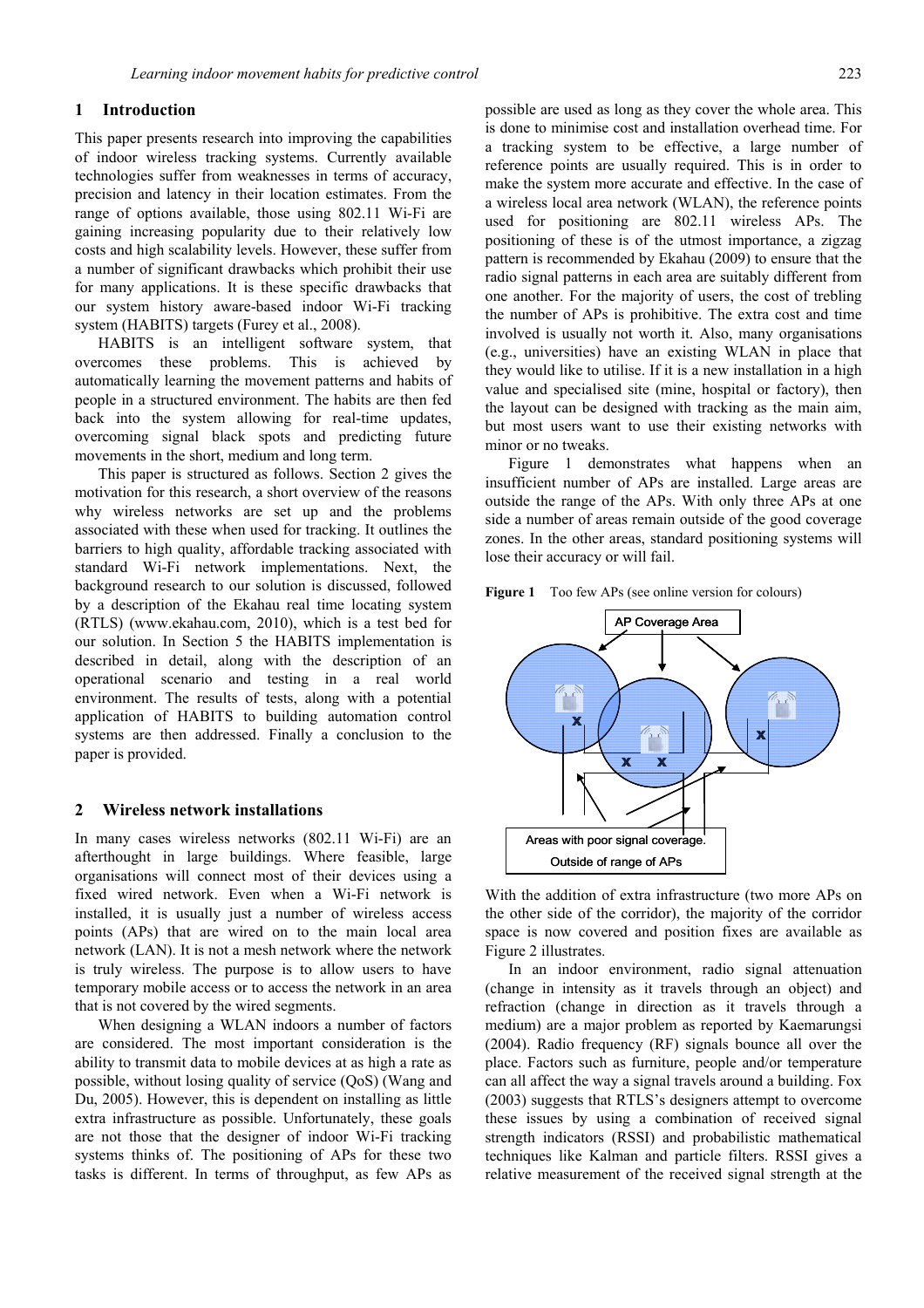#### 224 *E. Furey et al.*

device and intelligent filters attempt to overcome the uncertainty in the measurement by use of probabilistic smoothing and prediction techniques. Much research has been carried out on these methods (Fox, 2003). Microsoft Research's RADAR project (Bahl and Padmanabhan, 2000) and Intel Research's PlaceLab Project (LaMarca et al., 2005), both created impressive early indoor Wi-Fi tracking systems. However, since these projects ended around 2005, the majority of the research into Wi-Fi RTLS has been carried out by private companies. As of 2010, a number of these are available. This paper details a method which builds on top of these commercial systems and tries to improve accuracy using a different approach to that taken by Microsoft and Intel. For an in-depth survey of currently available RTLS, see Gu et al. (2009).

#### **Figure 2** Extra APs increase coverage (see online version for colours)



# *2.1 Current fixes to indoor Wi-Fi localisation problems*

If a tracking system is set up on a WLAN that was just designed for basic data transfer and as an add-on to a fixed network then it is susceptible to failure. The Finnish company Ekahau, market leader in indoor RTLS has developed a number of intelligent methods to improve the capabilities of their RTLS. Their patented software 'rails', keeps the tracked object on a particular path. This lessens the jumping through walls effect, due to fluctuations in RSSI, in which a tracked object would suddenly appear on the other side of a wall which it was not possible for it to have moved through i.e., no door in that location. A location quality filter can also be adjusted in an attempt to eliminate wild results, for example, only position updates that have a probability of over 80% will be reported to the user. A third solution is the addition of a location beacon which is a small wireless device that acts as a radio marker and is permanently fixed in an area with poor signal strength for tracking purposes. These beacons are not used for communication and can only be used in conjunction with

the existing WLAN. This can also be done with APs that are not part of the network, i.e., ad-hoc. These location beacons have their own drawbacks and are battery operated making them an interim solution.

Outlined in the next section is a novel approach to overcome some of these cost and signal issues. This approach is designed to operate in particularly large indoor environments*.* 

# **3 Background and literature review**

Using past movements to improve localisation is an under researched area, although a number of useful studies have been conducted. Mature technologies, such as GPS navigation, have used this approach to predict where and when a user will reemerge from a tunnel. Also, the approach is used in cellular systems to predict which cell a mobile user will enter next.

Petzold et al. (2006) used various machine learning techniques and mathematical methods to model indoor movement patterns. Using these models, predictions of the next location of a certain user have been made with 69% accuracy without pre-training and 96% accuracy with pre-training. Another study by Zhou (2006) has shown that by using knowledge of previous movements, overall accuracy could be improved by 14.3% and estimations of the wrong room and wrong floor could be improved by 69.7% and 50% respectively.

A recent study (Song, 2010) of past locations from mobile phone records, found that general human mobility patterns over a wide area were predictable 94% of the time. A related, relatively new field of reality mining (Eagle and Pentland, 2006) has been developed which records movements of people throughout the day with the intention of predicting future behaviour. These studies on learning human movements for prediction show that the research community is beginning to utilise movement information in a new way.

Using previous movements to help improve accuracy levels in Wi-Fi positioning has been attempted in a number of studies (Bahl and Padmanabhan, 2000; Lassabe, 2009), but the focus has been on trying to improve the RSS-based problems. HABITS does not try and improve on the RSS methods but instead uses the movement habits of users as a means of adding intelligence to the system. This knowledge is then used to overcome signal black spots and to predict where the user will travel to next as Figure 3 shows.

Recently we have implemented and tested a number of RTLS systems and the results of these can be found in the study on behalf of JANet UK – location awareness trails (Furey and Curran, 2008). Of these, the Ekahau RTLS utilises the existing Wi-Fi network and in our tests was the best overall indoor tracking system. For this reason it was the chosen platform for implementing HABITS. A number of stages are involved in implementing this system and these are outlined in the next section.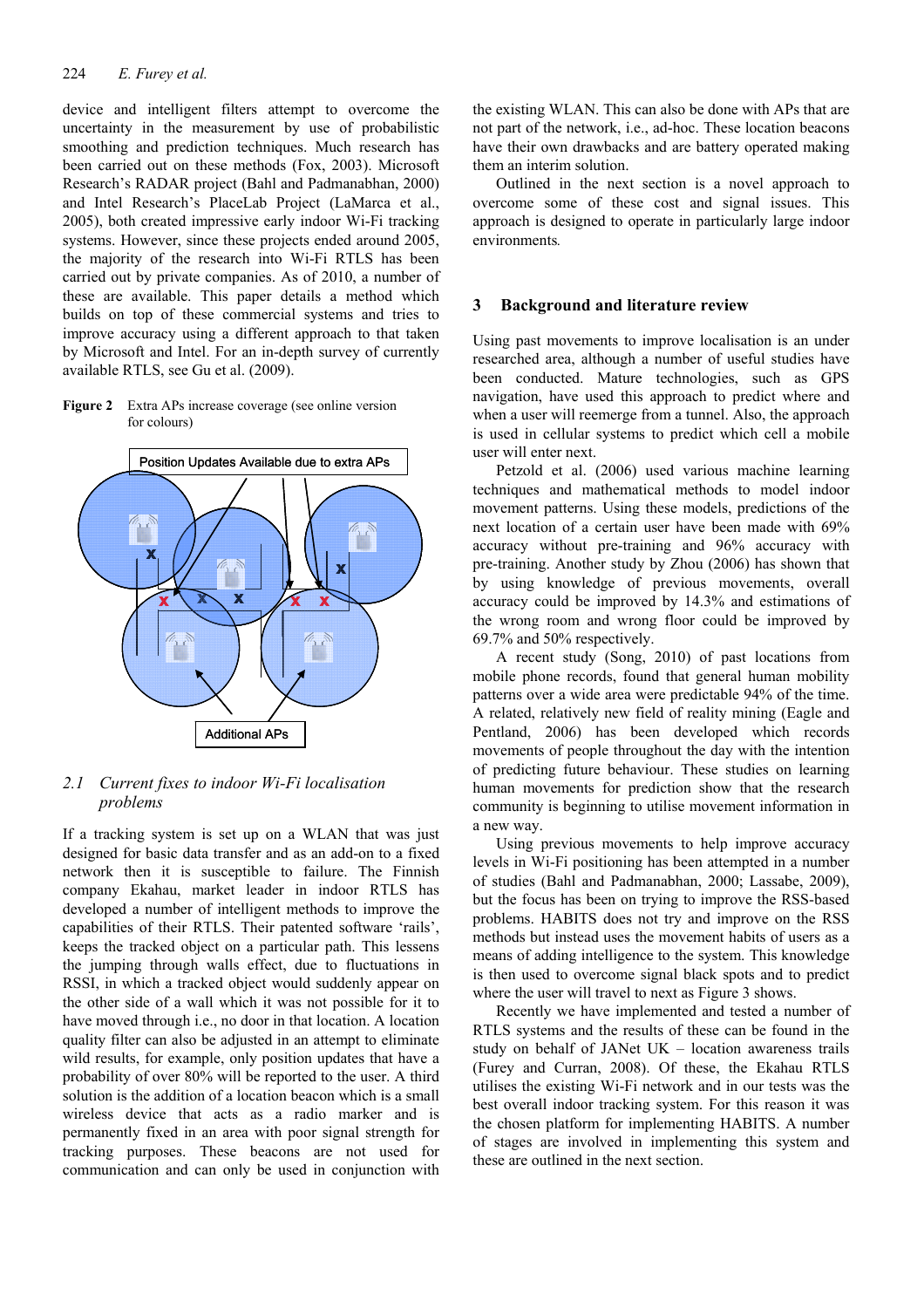

Figure 3 HABITS overcomes the need for extra APs (see online version for colours)

## **4 Ekahau RTLS – test bed system**

The Ekahau (2010) website claims that the, "Ekahau real time location system (RTLS) is the only Wi-Fi-based location tracking solution that can operate over any brand or generation of Wi-Fi network while offering sub room, room, floor and building-level accuracy". The stages involved in the deployment of the RTLS using Ekahau site survey (ESS) include:

- perform a calibration survey by walking around the building with a laptop and record the radio fingerprints at each location
- setup zones (optional) around areas of interest to indicate if a user/tag enters or leaves it
- perform a test survey and analyse location accuracy which gives accuracy statistics showing which areas have poor accuracy.

This deployment indicated the areas that needed attention and where additional APs would be advised. These signal black spots are shown in Figure 4 for the Ekahau implementation at the University of Ulster.

To improve the accuracy statistics, organisations with a large budget would install extra infrastructure to overcome these black spots even though this is one of the Wi-Fi RTLS main selling points – that no extra infrastructure is necessary! In our implementation, a redesign of the WLAN was not an option. After extensive testing and recalibration of the RTLS an alternative solution to the problem was sought.

It is these problems that HABITS system attempts to overcome, with the creation of a system that learns the probabilities of movement patterns of a user and uses this knowledge to intelligently predict where the user will go. This solution is explained in the next section.

#### **5 The HABITS movement modelling framework**

While HABITS uses the same radio signals and equipment as other systems, it allows for positioning and continuous real time tracking with accuracy levels, and in areas that were not previously possible. However, HABITS will only work in certain environments where people follow particular habitual movement patterns, for example, work environments, factories or hospitals. Figure 5 shows the context in which HABITS can be used. When a mobile device is tracked by Ekahau and the HABITS algorithm is applied it can still be tracked when it is no longer within line of sight (LOS) of three or more APs. This is normally the minimum required for accurate localisation.



**Figure 4** Black spots identified in MS building (see online version for colours)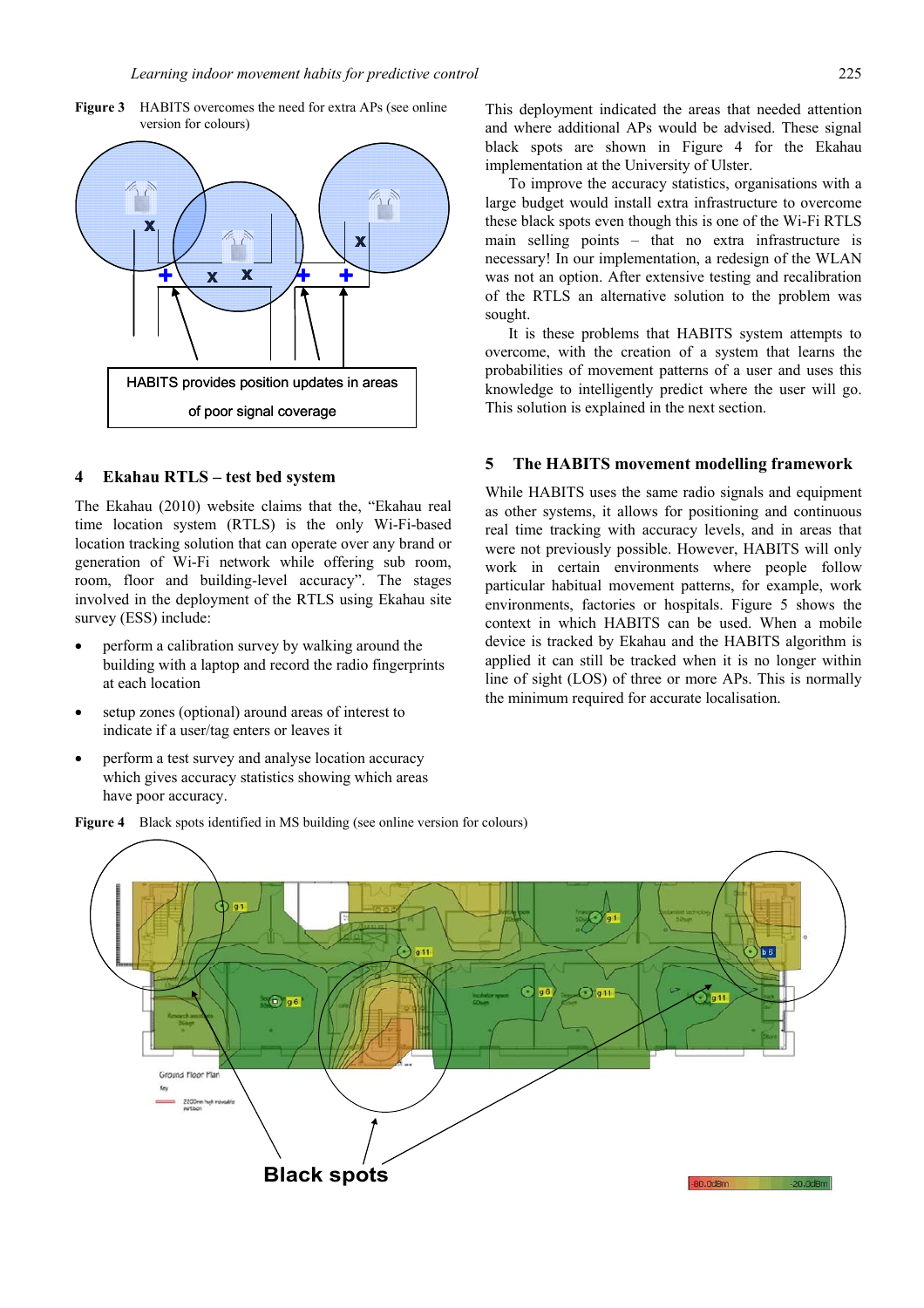The highest frequency rate of position updates from Ekahau is 5s. These updates are often up to 15 s apart. Each update is sent to HABITS along with the learnt historical movement data and from this an intelligent prediction of the next likely location is given. Short term predictions effectively fill in the blanks in between updates from the Ekahau system.

**Figure 5** Context of HABITS (see online version for colours)



To make predictions of future movements, HABITS makes use of two machine learning techniques. The first is a Bayesian filter which conducts predictive data fusion using Bayes theorem. The second is fuzzy logic which enables HABITS to use an approximate reasoning process in addition to the Bayesian filter to more accurately model and predict human movement habits.

# *5.1 HABITS pre-operation*

For HABITS to operate, two separate phases must be performed: pre-operation and operation. Figure 6 shows a flow diagram of the pre-operation phase when HABITS is implemented in an indoor Wi-Fi environment.

#### **Figure 6** Tasks to be completed before operating HABITS (see online version for colours)



The stages in Figure 6 are described as follows. In Figure  $6(1)$  the underlying tracking system is implemented. This allows for past movements to be learned and provides

a starting point from which predictions can be made when HABITS is in operation.

In order to collect historical movement data a topological map of the test area must be created. A topological map is one which consists of a number of nodes representing places of interest which are connected by edges representing paths where a user may travel. An example of this type of map is the London underground where each station is represented by a node and the edges indicate paths between them. These maps are not drawn to scale. The value of a topological map is that it is basically a graph and can be represented as a matrix which makes it suitable for mathematical manipulation and processing. From the Ekahau positioning data it was identified that a number of areas were of particular significance. These areas are covered by zones in Ekahau which allow for reporting of when a person carrying a mobile Wi-Fi device enters or leaves them, Figure 6(2). The zones shown in Figure 7 represent areas that are passed through frequently on the ground and first floors in the Intelligent Systems Research Centre (ISRC) MS Building at the University of Ulster. Each of these zones can be considered to be a node in a connected graph. The positioning of these zones is calculated using a number of data mining techniques.

The *edges* between *nodes* show paths that may be travelled and represent the movements of Wi-Fi tracked people in the building. The first item to identify was the areas where a user often stopped. We call these *wait nodes* and they have already been identified during the zone placement phase. These *wait nodes* are often targets when a person is moving and equate to likely destinations during any movement sequence. The sequence of nodes from one *wait node* to another are called *paths* and the most common of these are called *preferred paths*. The nodes in between are known as *transition nodes*. A graphical representation of two floors in the test area is shown in Figure 8 along with the particular node types. This diagram is a topological map of the zones shown in Figure 7.

The graph of the area is used along with the historical movement data of a person in order to calculate a number of different matrices which are necessary for HABITS to operate. An incidence matrix [Figure 6(3a)] shows whether it is possible to travel directly from one node to another and also indicates the possible routes that a user may travel. If a path exists then a 1 is placed at that location, otherwise a 0 is used. A distance matrix [Figure 6(3c)] may be combined with the incidence matrix to show the distance between nodes or the travel time from one node to the next. The 1's is the previous matrix are replaced with the distance/time metrics. To gather movement patterns of a user, a count of the number of times a user passes through a node is kept and a probability function for each node is calculated from this. This information is represented in a transition matrix [Figure 6(3b)] a section of which is shown in Table 1.

The transition matrix by itself gives only general predictions. A deeper analysis of the data is required to learn patterns of movement that would realistically equate to a user's movement habits.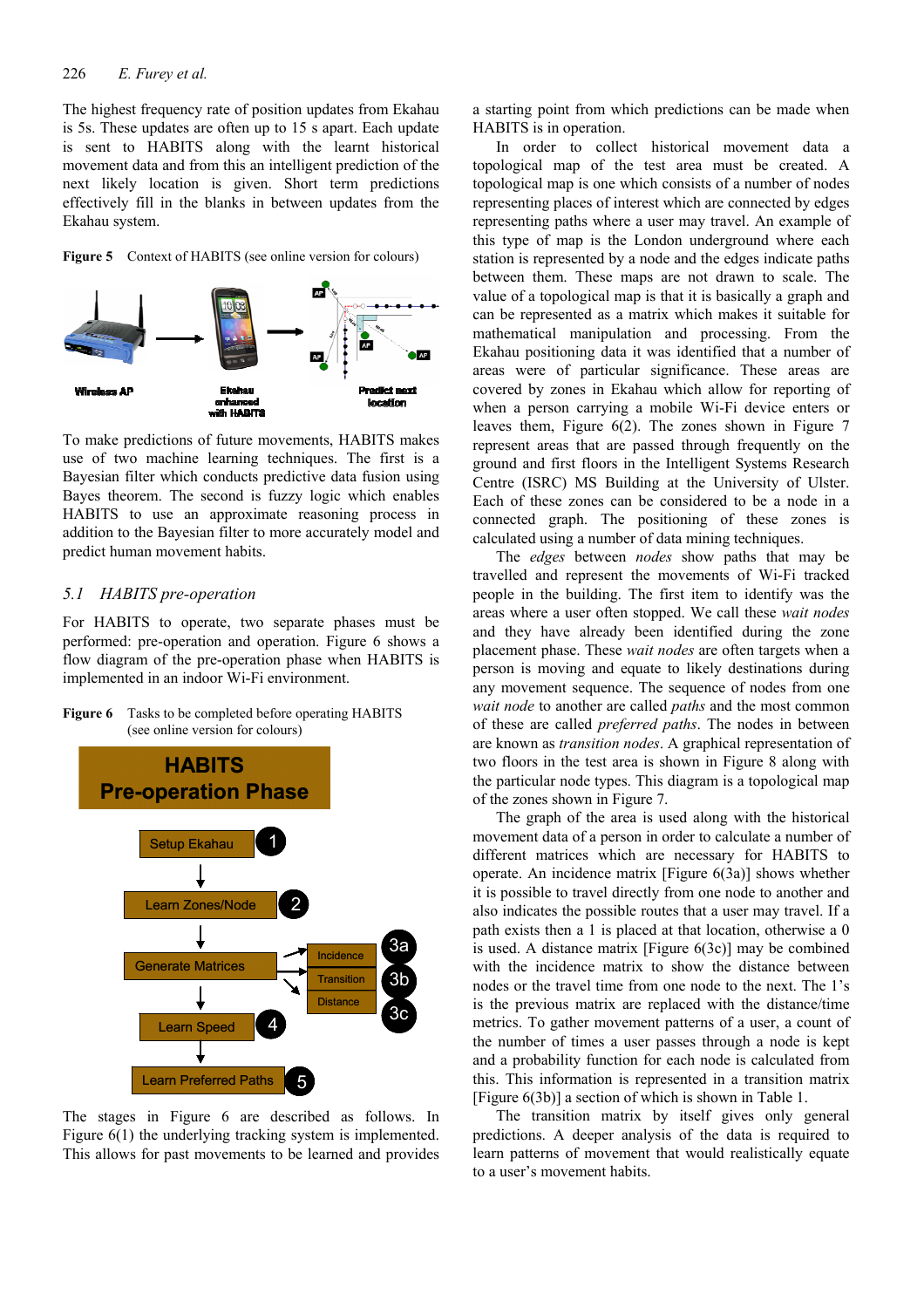

Figure 7 Zones showing areas of interest (see online version for colours)

**Figure 8** MS building represented as a graph (see online version for colours)



Table 1 A section of the transition matrix based on one month movements by a single user

|    |   | From     |                |          |          |       |   |
|----|---|----------|----------------|----------|----------|-------|---|
|    |   |          | $\mathfrak{D}$ | 3        |          |       | 6 |
| To |   | 0        | 0.167          | $\theta$ |          |       | 0 |
|    | 2 | 0.667    | 0              | 0.077    | $\theta$ | 0.019 | 0 |
|    | 3 | $\theta$ | 0.667          | 0        | $\theta$ | 0.167 | 0 |
|    |   | 0        |                |          |          | 0.314 | 0 |

Users often travel *preferred paths* Figures 6(5)] at a particular time of day and the likelihood of particular destinations are increased or decreased at certain times of the day. For example, the probability of travelling to the canteen increases at lunchtime, between 12–1.30 pm. The average travel speed [Figures 6(4)] was also found to be different for different users, therefore, the distance matrices need to be individually tweaked. It was also noticed that the speed of users when travelling together was often reduced to that of the slowest user indicating that they may be in conversation. All of these patterns need to be considered.

When the pre-operation phase of HABITS is complete, it is ready to be used in real-time, as the next section describes.

### *5.2 HABITS operation*

Figure 9 shows the main inputs and outputs of HABITS when in operation for one iteration. When new data becomes available this process is repeated. These contain all the information necessary to make predictions as to where a Wi-Fi tracked user will travel to next.

**Figure 9** Operation of HABITS (see online version for colours)

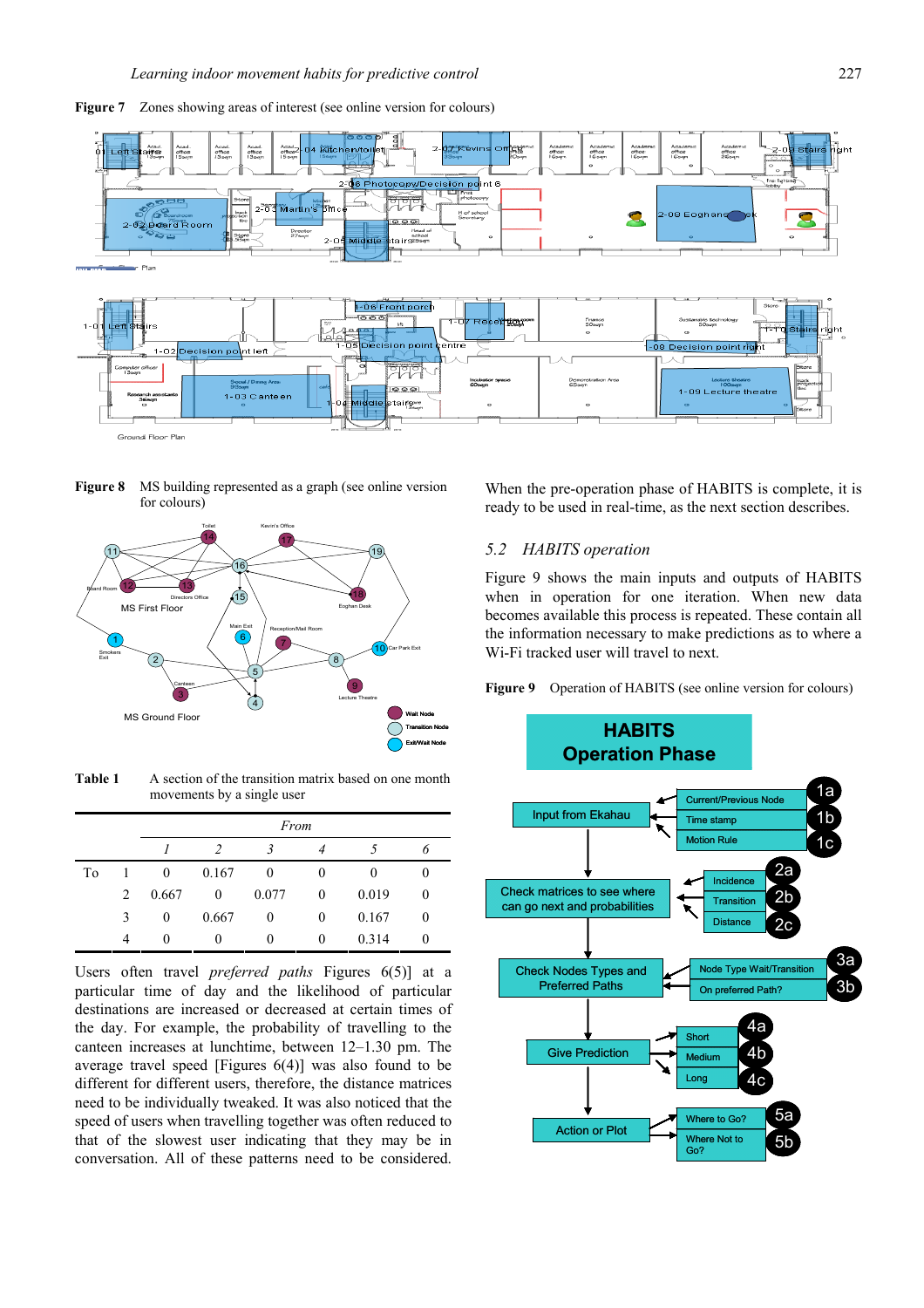An underlying tracking system is always required to give certain key information to HABITS. In Figure 9, boxes 1a–1c denote the information which is provided by the Ekahau RTLS. Knowledge of where the user is, whether they are in motion or not and the exact time are essential for HABITS to function. This is the only live information that HABITS processes.

Once the live user information is received, HABITS checks the matrices (Figures 9, 2a and 2c) to see what constraints on movement exist. Combining these constraints with the data from Ekahau allows an initial probability prediction to be made from the transition matrix (Figure 9, 2b). Information about node types and preferred paths is now added to HABITS to further improve the accuracy of the predictions as Figure 9, 3a and 3b depict. In Figure 9 predictions from HABITS depend on the time scale required and may be short term, 4a (a few seconds), medium term, 4b (a few minutes – end of current journey) or longer term, 4c (later that day or week).

The last stage of the operation of HABITS involves taking a particular action based on the predictions provided if the probability confidence is high enough or plotting these future locations on a map.

#### *5.3 HABITS intelligence*

The various inputs to HABITS listed in Figure 9 are combined using a number of artificial intelligence techniques. The first is an idea described by Fox (2003), which is extensively used in robotics – that of a *discrete Bayesian filter*. This filter works in conjunction with the graph matrices and gives out a probability estimate for the next location or a number of possible locations when at a particular node.

Pseudo code in Figure 10 shows the basic operation of a discrete Bayesian filter. It is basically a data fusion technique which uses Bayes theorem as a means of predicting the probability of moving from one node to the next. The various movement and sensor constraints are represented as mathematical models  $(u_t)$  which work along with the updates from Ekahau  $(z_t)$  and the transition matrix data,  $p(x_t | x_{t-1})$  to give a prediction of next location. The n symbol in Figure  $10 -$  line 4 is used to normalise the result to 1. However, this prediction alone is not sufficient to model a user's movement habits accurately.

Fuzzy logic is derived from fuzzy set theory and is a technique used when reasoning is approximate rather than precise. *Fuzzy rules* are similar to normal rules except that there are degrees of correctness. In this way we can represent ideas like 'John *often* goes to the canteen for lunch'.

The addition of the *fuzzy rule base* is to overcome one of the weaknesses of the Bayesian filter. This weakness is that it is tied to the *Markov assumption* which states that all the necessary information needed to predict the next step is located in the current step. This makes the discrete Bayesian filter into a Markov chain, which is any random process that is bound by the Markov assumption. As the Markov assumption does not hold true in our case, it has been

overcome by the creation of a hybrid Bayesian-fuzzy filter/rule base. This gives us the best of both and allows for extra habits, such as being on preferred paths, to be included which do not fit into the discrete Bayesian filter. The novel combined use of a Bayesian filter along with fuzzy logic is represented diagrammatically as Figure 11 shows.

**Figure 10** Discrete Bayesian filter (see online version for colours)

| General Algorithm for Bayes Filtering                                                                       |  |  |  |  |
|-------------------------------------------------------------------------------------------------------------|--|--|--|--|
| 1 Algorithm filter(bel( $x_{t-1}$ ), $u_t$ , $z_t$ ).                                                       |  |  |  |  |
| for all xt do                                                                                               |  |  |  |  |
| $\textit{bel}(x_t) = \sum p(x_t   u_t, x_{t-1})$ bel $(x_{t-1})$ ( <b>PREDICTION STEP</b> )<br>$\mathbf{3}$ |  |  |  |  |
| bel $(x_t) = \eta p(z_t   x_t)$ bel $(x_t)$ (UPDATE STEP)<br>4                                              |  |  |  |  |
| 5<br>end for                                                                                                |  |  |  |  |
| 6<br>return bel $(x_t)$                                                                                     |  |  |  |  |
|                                                                                                             |  |  |  |  |
| Inputs belief bel( $x_{t-1}$ ) at t-1; most recent control $u_t$ + measurement $z_t$ .                      |  |  |  |  |
| Output is the belief bel $(x_t)$ at time t.                                                                 |  |  |  |  |

**Figure 11** Bayesian-fuzzy hybrid approach



## *5.4 Operational scenario*

The scenario below describes HABITS' operation in a real-world scenario. The user is travelling from his desk to leave the building for lunch. The code and accompanying diagrams [Figures  $9(a) - 9(c)$ ] show what the probabilities are of going to a particular node. This shows how the knowledge of a user's movement habits can be used to give predictions to a useful degree of accuracy. A possible use of these predictions is explained in the last section.

- 1 If tag  $=$  Eoghan
- 2 *node = 5 and previous node = 4*
- $3$  node 5 NOT = wait node
- 4 Action = calc next node
- 5 *Next node = Either 2, 3, 6, 7, 8 (All have non-zero Probability) – Figure 12*
- 6 Check time period  $=$  Lunch
- 7 *If time = Lunch THEN next node is 6 or 3 (Probability > 80%) – Figure 13 lunch temporal rule*
- 8 Check other users in area
- 9 *If with John THEN next node = 6 (John doesn't go to the canteen!) – Figure 14 other user rule*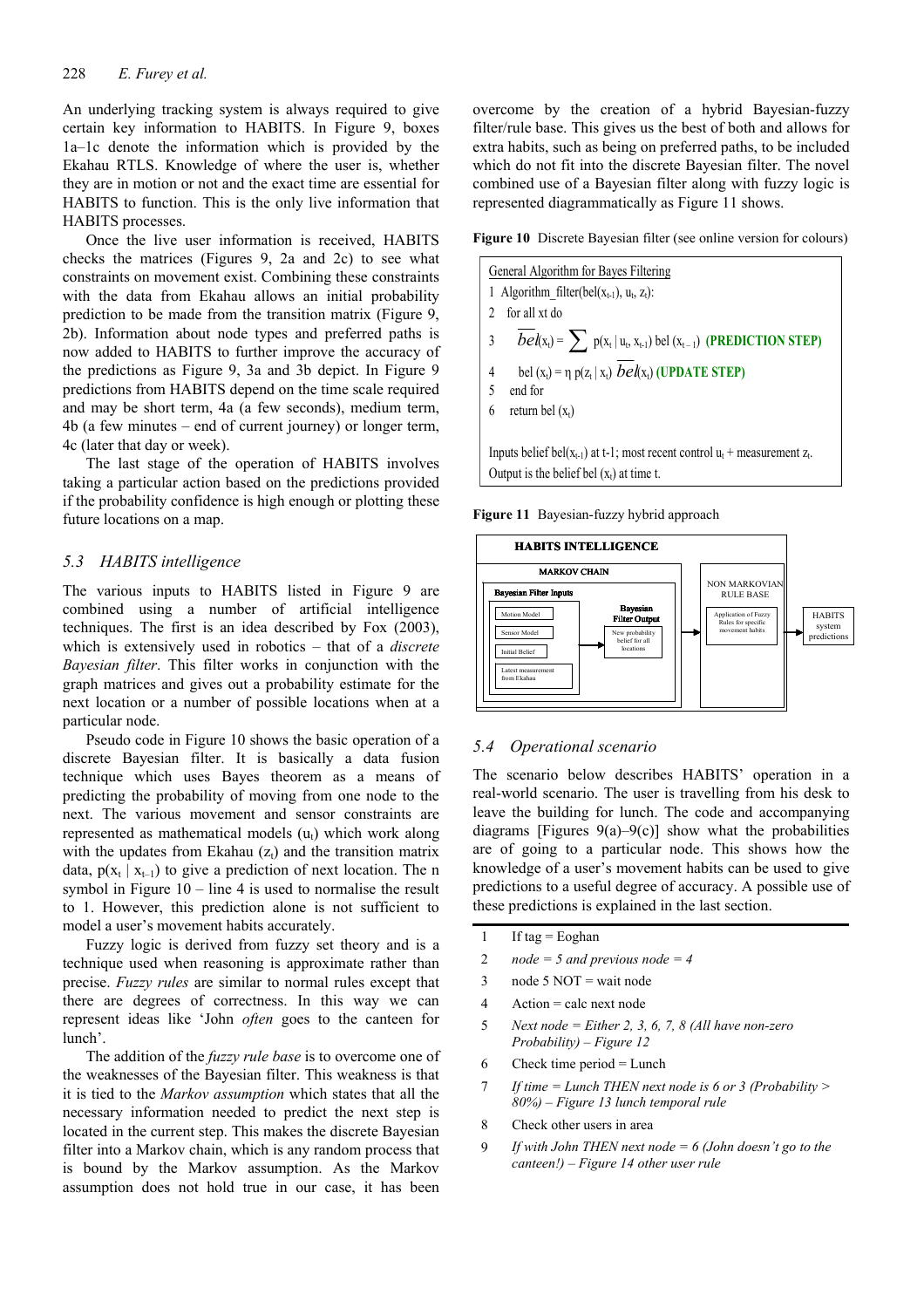- 10 *If with Mary THEN next node = 3 (Mary usually goes to the canteen!)*
- 11 If alone then next node = 6 (40%) OR 3 (40%) wait for more info!
- 12 Use speed and distance to calculate position at time t
- 13 *Calc and show positions at*  $t + 1$ *,*  $t + 2$  *...*  $t + n$ .





Figure 13 Probability from temporal fuzzy rule (see online version for colours)



Figure 14 Probability from other user fuzzy rule (see online version for colours)



In order to test HABITS, a number of stages were required. Stage one involved testing the accuracy of the Ekahau RTLS. This was conducted as follows. The ESS application allows for surveys to be conducted determining the accuracy of the site specific implementation of the Ekahau RTLS. This involved manually clicking on the current real position on a map, whilst walking through the test area, which Ekahau then compared to the estimated position.

Test survey results corresponded to the signal strength maps in the ESS and showed that areas of low signal strength also had poor location accuracy and therefore were target areas for this research. Test surveys carried out in stairwells showed very low accuracy, up to 10 m from true. This was directly as a result of AP placement being designed for data communication.

The second stage of testing established the accuracy, yield and latency of HABITS. For a period of one month, three occupants of the Intelligent Systems Research Centre carried an Ekahau tag with them at all times. Each of these test subjects had a different role within the centre. User 1 being an academic, User 2 being a research associate (RA) and User 3 being a 2nd year PhD student. The different types of user were chosen to evaluate whether the system worked better with one type than another. It was assumed before the test that the RA would have the most predictable habits, as the other two tend to work to their own schedule whereas the RA is paid to work at a particular location for a set duration each day.

The zones chosen as nodes on the topological map were only those which had been proven to give good accuracy and precision readings. Each had their own work area designated as a zone (base zone). Whenever they left this zone and for each zone that they entered a record was kept. This was achieved by setting up zone enter/exit rules which was done through the software development kit (SDK) connected to the Ekahau positioning engine. The sequence of nodes entered along with the timestamp was recorded for all movements for four weeks. The first three weeks worth of movement data was separated from the last week worth. This allowed for movement habits to be learned from the first three weeks (learning set) and the last week (test set) to be used for testing purposes.

From the learning set, user specific data, such as average travel speed was calculated. The transition matrices for each user, along with a set of fuzzy logic rules were also extracted from this learning dataset. For each user these were different.

In order to test HABITS, each journey in the last week (test set), was run through a number of test scripts. These scripts calculated the HABITS predicted next node and then verified this against the actual visited next node. The results for the three test subject were averaged to give overall results for HABITS.

In the test environment, HABITS improved on the standard Ekahau RTLS (market leading commercial system) in a number of key areas as listed in Table 2.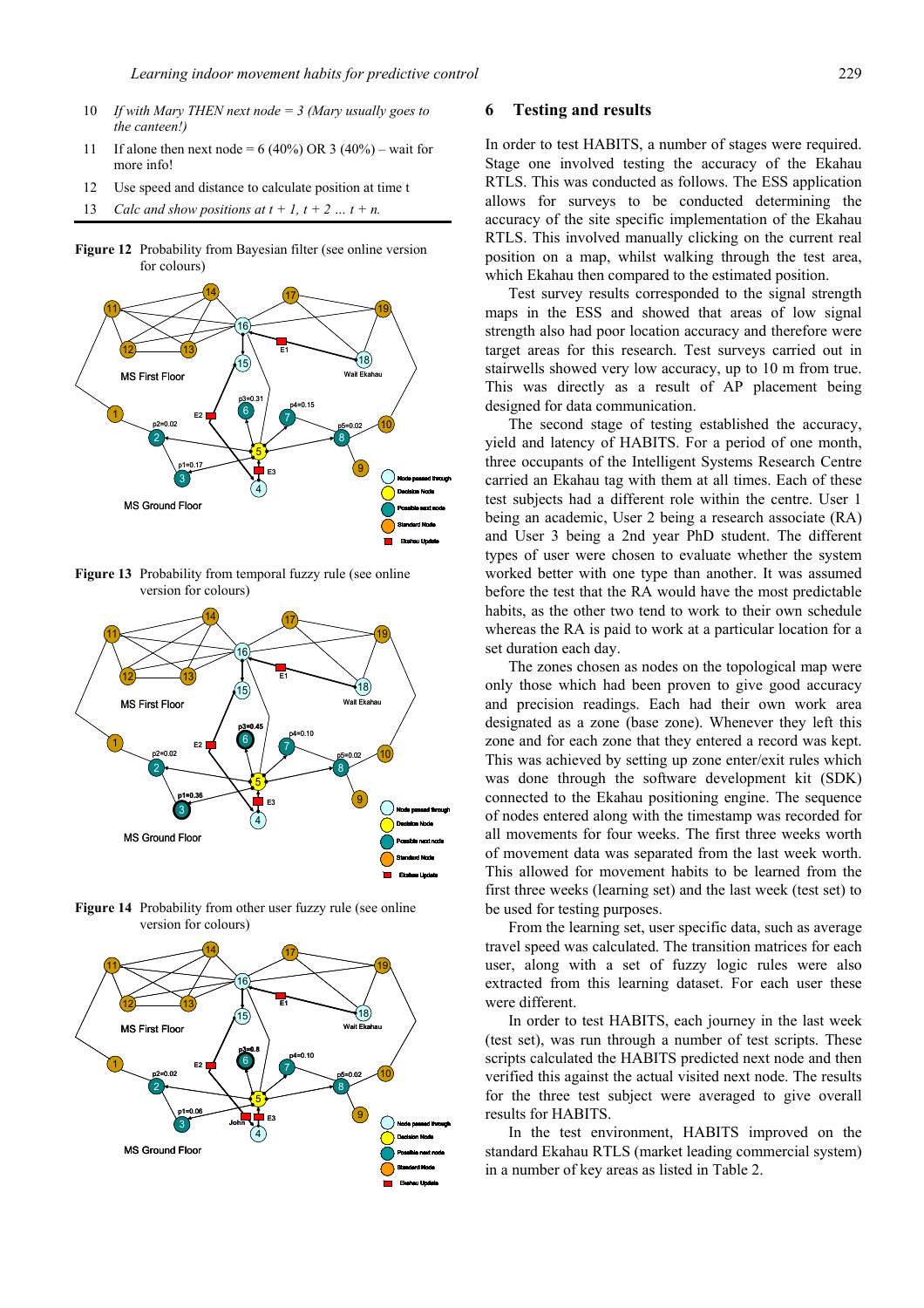#### 230 *E. Furey et al.*

|  | Table 2 | Results of testing HABITS |
|--|---------|---------------------------|
|--|---------|---------------------------|

|                                                      | Accuracy<br><i>(average)</i><br>m | Yield (in<br>test area)<br>% | Latency<br>.s | Cost                                            |
|------------------------------------------------------|-----------------------------------|------------------------------|---------------|-------------------------------------------------|
| Ekahau (APs<br>configured for data<br>communication) | 4.5                               | 80                           | $5 - 15$      | Ekahau<br><b>RTLS</b>                           |
| Ekahau plus<br>Bayesian filter<br>only               | 6 (includes<br>wrong<br>guesses)  | 97                           | 1             | Ekahau<br>RTLS                                  |
| Ekahau plus<br>Bayesian filter and<br>fuzzy rules    | $\mathfrak{D}$                    | 97                           | 1             | Ekahau<br>RTLS                                  |
| Ekahau with 5<br>extra APs per floor                 | 2                                 | 100                          | $5 - 15$      | Ekahau<br>RTLS<br>plus $\epsilon$ 100<br>per AP |

The test metrics are described below:

- accuracy (closeness of position fix to the true (but unknown)
- yield (the ability to get position fixes in all environments in test area)
- latency (time delay between each position fix), HABITS should always give something even though it will have a probability associated
- savings over existing indoor tracking systems in terms of extra infrastructure required.

These results show that when implementing a system such as Ekahau without redesigning the AP layout, the average accuracy achieved of 4.5 m is well below the level of 1m which is claimed by Ekahau. Adding substantially more APs (5 per floor) did improve the average accuracy to approximately 2 m in our test area. However, this improvement came with a significant extra cost in terms of installation and calibration time, also in financial terms as APs for our deployment cost around €100 each. Application of HABITS showed a marked improvement compared to just using the Ekahau system by itself. Results show why the fuzzy rules are necessary to bring accuracy levels to an acceptable standard.

### *6.1 Overcoming signal black spots*

Figure 15 shows the effect that a signal black spot has on the tracking performance of a commercially available indoor Wi-Fi-based RTLS.

At timestamp  $t = 1$  (t<sub>1</sub>), Ekahau can give a reasonably accurate estimate of the location of the user. The signal coverage in this area is sufficient, as it is in the location indicated by  $t_2$ . At  $t_2$ , the HABITS algorithm has kicked in as is indicated by the '+' sign. The problem occurs when the signal black spot area is reached, as happens at  $t<sub>3</sub>$ . Due to weak signal coverage, the RTLS cannot get a good position estimate and will usually report the last good position fix it had. HABITS (indicated by  $a + sign$ ), however, can still give a position estimate of the true location at time  $t_3$  even through no updated position fix is available from the RTLS.

Table 3 shows the improvements due to HABITS at particular black spots. The three black spots tested below are those indicated in Figure 4 and are the three stairwells in the research centre. When using Ekahau alone the accuracy of a position estimates is very low in these areas. However, on journeys through the building, HABITS was able to more than half the error in estimate of location within these black spots. While a user is travelling through a black spot, HABITS estimates were within the figures listed 95% of the time. It was concluded that the 5% of the time the estimate were above the stated accuracy were due to stopping and turning around or just stopping midway through the journey.

**Figure 15** Signal black spots (see online version for colours)



**Table 3** Accuracy of HABITS in signal black spots

|                    | Accuracy (95%)  |                |  |  |
|--------------------|-----------------|----------------|--|--|
|                    | Ekahau          | <i>HABITS</i>  |  |  |
| Black spot 1       | 8 m             | 3 <sub>m</sub> |  |  |
| (Left stairwell)   |                 |                |  |  |
| Black spot 2       | 10 <sub>m</sub> | 4 m            |  |  |
| (Centre stairwell) |                 |                |  |  |
| Black spot 3       | 7 m             | 3 <sub>m</sub> |  |  |
| (Right stairwell)  |                 |                |  |  |

### *6.2 Prediction with HABITS*

In addition to using HABITS to overcome areas of weak signal strength, it may also be used for prediction. Table 4 shows the success of medium term predictions where the end node of a particular journey is predicted. The users-based node (desk) is the key to making predictions with HABITS. Of the total number of journeys made during the test period, 43% had the base node as the destination and 52% had the base node as the starting point. This means that 95% of all journeys undertaken by our test subjects involved travel to or from their base node. All of the test subjects showed very high (>90%) predictability when travelling to their own work station. When travelling from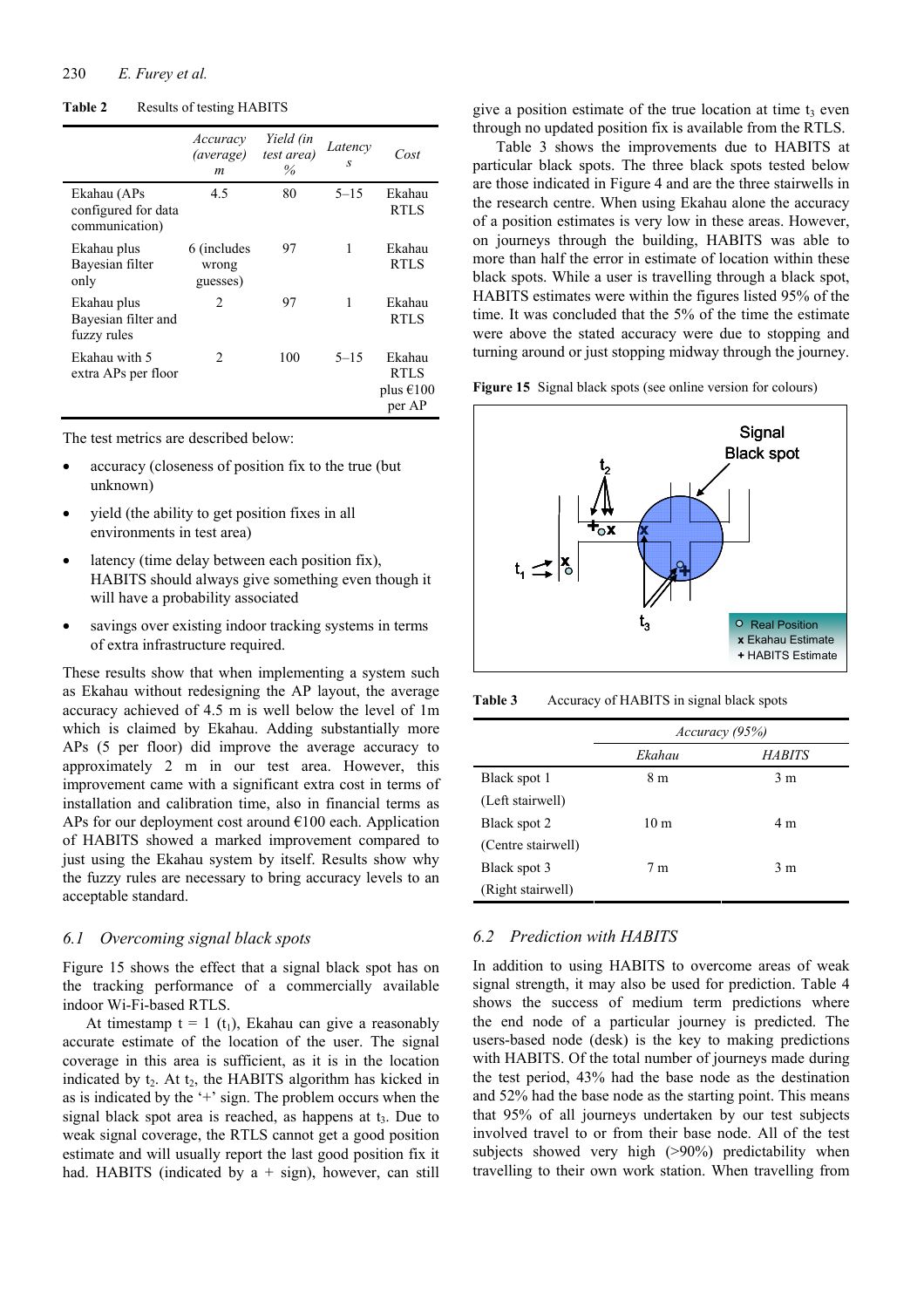the base station, the final destination was more difficult to predict. However, HABITS still predicted the correct destination over 60% of the time for all users. User 2, the RA, was still predictable in over 85% of their journeys from their base station. Other journeys in the building had a much lower predictability. Some small patterns were apparent such as going to the toilet after the canteen, but overall these journeys proved to be beyond the predictability of HABITS. The average predictability of final destination of any of the test subjects was almost 80%. This means, in our test week, for four out of every five journeys taken, HABITS correctly predicted the final destination. It must be noted that these results are for journeys of greater than two nodes.

|                                 | To base node<br>(43.9% of<br><i>journeys</i> ) | From base<br>node (52.4%<br><i>of journeys</i> ) | Other<br>$(3.7\% \text{ of }$<br><i>journeys</i> ) | Average (all<br><i>journeys</i> ) |
|---------------------------------|------------------------------------------------|--------------------------------------------------|----------------------------------------------------|-----------------------------------|
| User 1<br>academic              | 0.91%                                          | 0.72%                                            | 0.18%                                              | 78.4%                             |
| User 2<br>research<br>associate | $0.94\%$                                       | 0.86%                                            | 0.35%                                              | 87.6%                             |
| User $3$<br>PhD<br>student      | $0.90\%$                                       | 0.61%                                            | 0.21%                                              | 72.3%                             |
| Overall average                 |                                                |                                                  |                                                    | 79.4%                             |

**Table 4** Final destination prediction

The testing of HABITS revealed a number of interesting facts. HABITS is suitable in environments were people follow particular movement patterns. The RA (User 2) proved to have much more predictable habits than the other two test subjects. It was concluded that this was indeed because they were paid to sit in the same spot each day and had set times for breaks. User 1 (academic) and User 3 (PhD students) did follow repeating movement patterns but these did not follow a rigid timetable. The conclusion from this was that the Academic had a changeable meeting schedule, whereas the student made particular journeys when he/she felt like it.

# **7 Building automation – lighting and HVAC control**

A potential interesting and useful area of application for HABITS could be in control systems, specifically those that are dependent on the movement of people. Bolick (2010) reports that lighting and heating, ventilation and air conditioning (HVAC) account for approx 60% of building energy costs. HABITS gives short (<15 s), medium (15s–a few mins) and long (a few hours) term predictions on the general movement habits of people in a work environment. If we use this knowledge of where people will travel within a building and when, then we also know where they are not likely to go! This knowledge could be used as input to an intelligent control system for heating and lighting in a large building.

- *Lighting:* In the short term, if a system knew what room or area a person would travel to next, then the lights could already be on or in some standby mode to allow quick power up. This way they would not have to stay on standby continuously. Areas which were infrequently travelled could be put into low energy mode or switched off completely thereby saving energy consumption and money.
- *Heating:* With heating systems a similar but longer term approach could be applied. If we knew that at a certain time of day e.g. lunch, many people stood in the canteen or corridor then the heat could be adjusted up or down depending on the outside temperature and number of people. Conversely, if we know areas were people rarely travel then the heating could be turned off and would not be wasted while the area was not in use. While various sensors can currently control this, they only work when activated, i.e., when someone walks past them. HABITS could control the system in advance and could learn when the movement patterns changed. Existing sensors (motion) on doors could either be used in conjunction with HABITS or could be replaced by HABITS.

If a long term study was carried out or was simulated then the number of kilowatt hours saved could be calculated and this should prove to be substantial. The system could also be linked into controlling air conditioning systems in areas with hot climates. One reason that makes HABITS suitable for this type of application is that the predictions that HABITS gives are of varying degrees of accuracy and would not be suitable for life critical applications as there is a large element of probability involved. However, in building automation control systems a certain degree of inaccuracy would be acceptable if the overall energy savings were significant.

# **8 Conclusions**

This research is concerned with the development of a more accurate algorithm for Wi-Fi positioning in an indoor environment. Indoor positioning systems suffer from one of two problems:

- 1 either they suffer from high levels of inaccuracy due to the distortion of radio signals as they hit solid objects in an indoor environment
- 2 they require a lot of extra infrastructure to be installed.

We have developed a novel way to overcome these difficulties by developing a system, called HABITS, that employs artificial intelligence methods to provide higher levels of tracking accuracy. Our algorithm uses the history